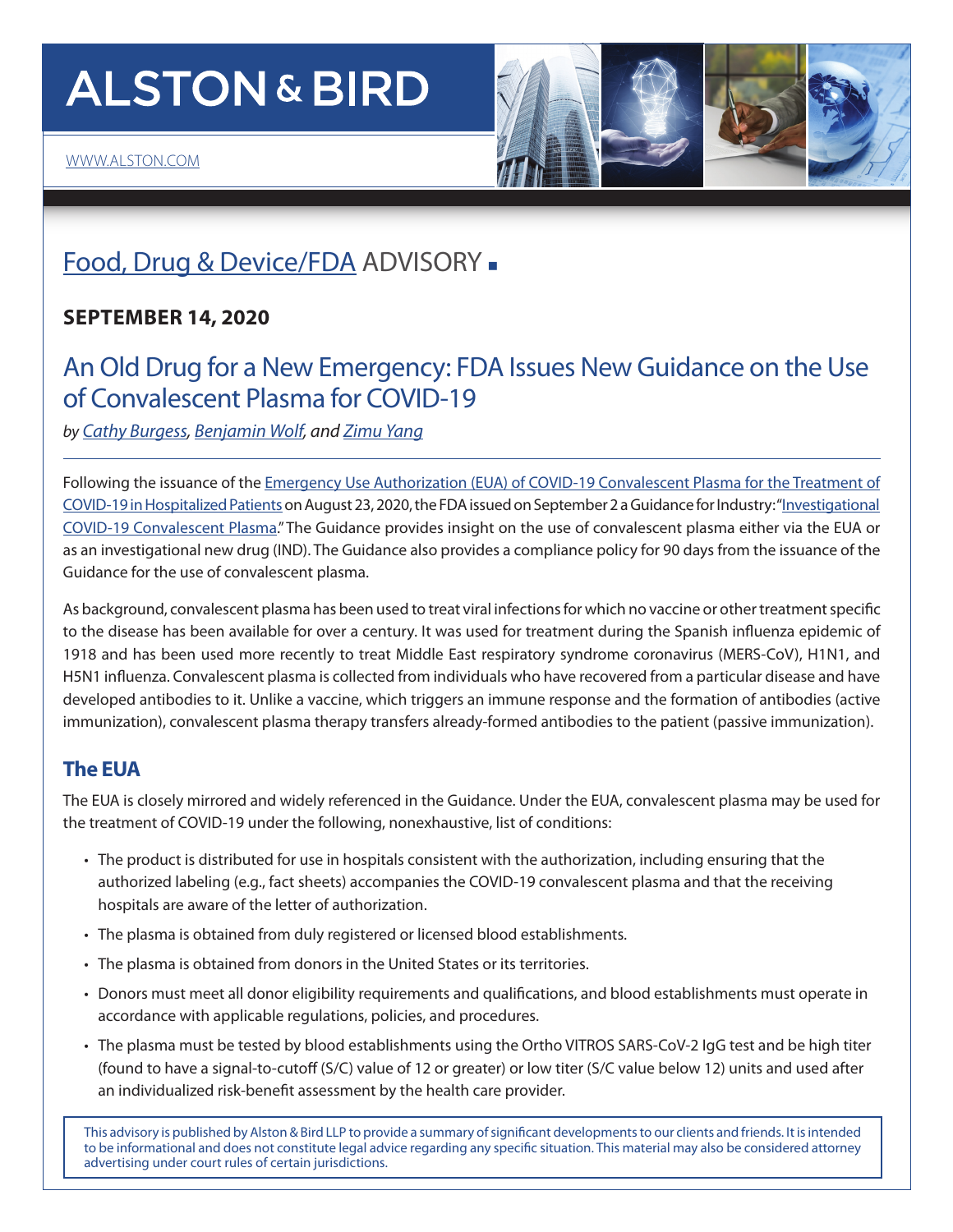- The plasma must be accompanied by authorized labeling, which includes an indication of whether the plasma is low or high titer.
- The plasma must be stored at -18° C or colder. It may be kept refrigerated for up to five days after thawing.
- Blood establishments and hospitals must maintain records of the distribution of COVID-19 convalescent plasma and make records related to the EUA available to the FDA upon request.

The FDA based the decision to authorize the emergency use in part on the data generated during an Expanded Access [Program \(EAP\)](https://www.fda.gov/news-events/public-health-focus/expanded-access) sponsored by the Mayo Clinic. The EAP [discontinued enrollment](https://www.uscovidplasma.org/) on August 28 and is encouraging physicians to administer convalescent plasma under the EUA.

Though the EUA is intended to ensure ready access of high-titer convalescent plasma to hospitalized patients, the authorization acknowledges that additional data is needed and encourages the continuation and initiation of clinical trials.

#### **The Guidance**

The guidance provides recommendations for:

- The collection of COVID-19 convalescent plasma (defined in the Guidance as the convalescent plasma authorized under the EUA) and investigational convalescent plasma (defined in the Guidance as convalescent plasma that does not meet all the conditions of the EUA or is being used under an IND).
- The administration of COVID-19 convalescent plasma consistent with the EUA.
- The administration of investigational convalescent plasma.

Additionally, the Guidance announces the "FDA's interim compliance and enforcement policy regarding the IND requirements for the use of investigational convalescent plasma."

The recommendations for the collection of the COVID-19 convalescent plasma and the administration of convalescent plasma are entirely consistent with the requirements in the EUA.

#### **Investigational Convalescent Plasma**

The FDA acknowledges that this treatment "may be administered under the traditional IND regulatory pathway, a singlepatient IND for emergency use, or an intermediate-size population expanded access IND." These routes of use are not unique to investigational convalescent plasma or even to treatments during a declared emergency.

The FDA is committed to engaging with sponsors and "reviewing such [IND] requests expeditiously. During the COVID-19 pandemic, INDs may be submitted via email to [CBERDCC\\_eMailSub@fda.hhs.gov.](mailto:CBERDCC_eMailSub@fda.hhs.gov)"

Health care providers treating patients who are not eligible for the EUA and who are not able to participate in a clinical trial but who otherwise have serious or immediately life-threatening COVID-19 may seek an expanded access IND.

Health care providers for such patients may also request single-patient INDs. However, since most patients within this category are likely to be hospitalized, the FDA anticipates that most providers will obtain COVID-19 plasma under the EUA instead of single-patient INDs because the EUA does not require a submission to the FDA, while a single-patient IND does. To request a single-patient IND, the Form FDA 3926 should be completed and emailed to [CBER\\_eIND\\_Covid-19@](mailto:CBER_eIND_Covid-19@FDA.HHS.gov) [FDA.HHS.gov.](mailto:CBER_eIND_Covid-19@FDA.HHS.gov)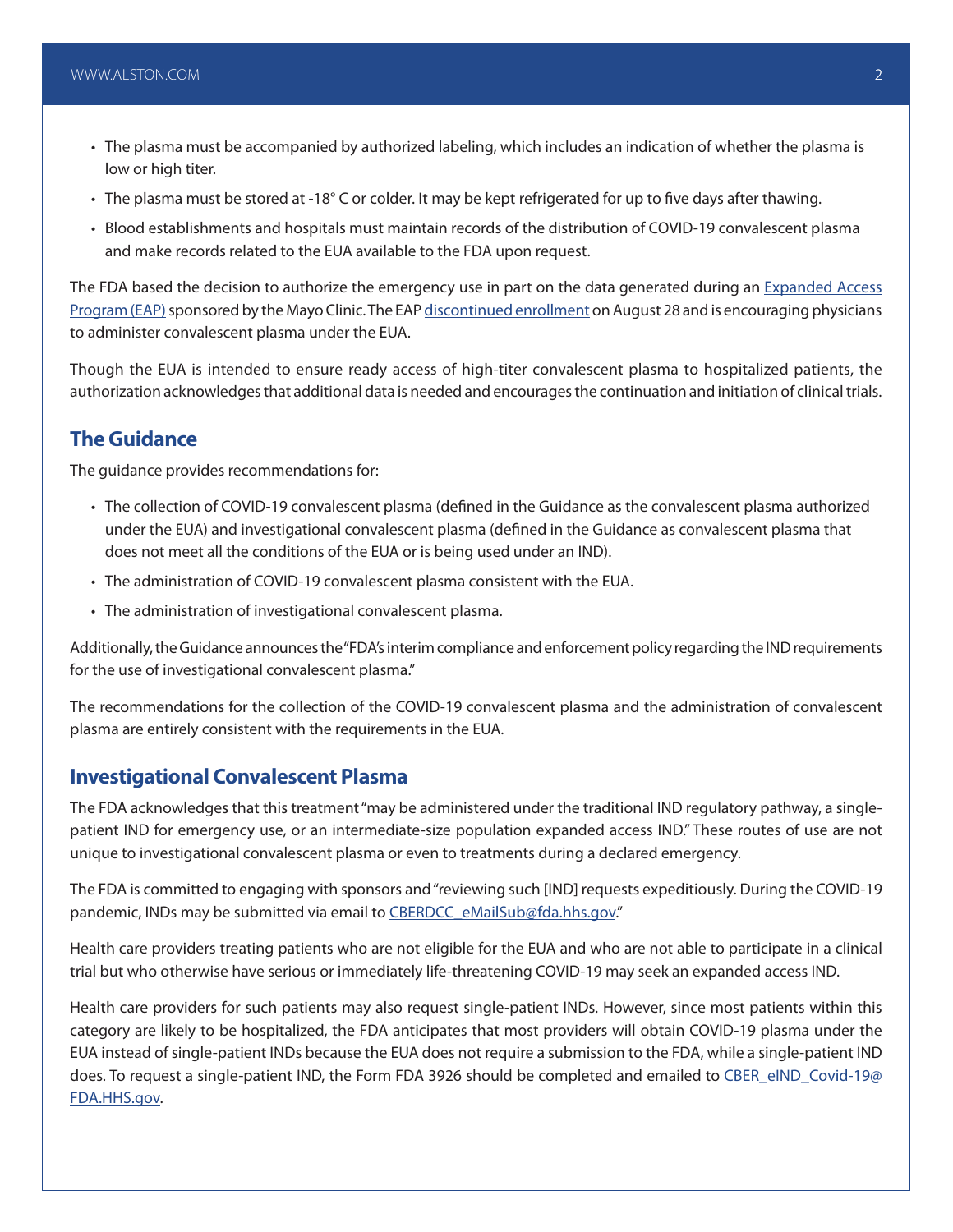#### **Interim Compliance and Enforcement Policy**

Recognizing that "investigational convalescent plasma collected prior to the EUA may not meet the Conditions of Authorization [in the EUA], specifically the requirement for testing plasma donations for anti-SARS-CoV-2 antibodies using the Ortho VITROS SARS-CoV-2 IgG as a manufacturing step to determine suitability before release, as well as qualifying the unit as high titer or low titer COVID-19 convalescent plasma, based on the results of this testing," and that it may take time to come within the conditions of authorization under the EUA, the FDA is permitting the use of plasma from donors with COVID-19 antibodies that does not meet the conditions of the EUA without the issuance of an IND if the following conditions are met:

- The convalescent plasma is intended for the treatment of COVID-19 in hospitalized patients.
- The patient or his or her legal representative provides informed consent. (The EUA itself is silent on informed consent.)
- The blood collection facility is registered, and the donors meet all eligibility requirements and qualifications.
- Labeling requirements are met.

The FDA further recommends that neutralizing antibody titers be measured.

The interim policy expires on December 1 (90 days from the September 2 date of issuance of the Guidance).

#### **Background on EUAs**

EUAs are authorized and regulated under [Section 564](https://uscode.house.gov/view.xhtml?req=granuleid:USC-prelim-title21-section360bbb-3&num=0&edition=prelim) of the Federal Food, Drug, and Cosmetic Act (FFDCA). EUAs can be authorized if [an emergency is declared](https://www.phe.gov/emergency/news/healthactions/phe/Pages/2019-nCoV.aspx) by at least one of four federal entities, including the Department of Health and Human Services (HHS), the parent agency of the FDA, and the Secretary of HHS has determined that: (1) the "biological, chemical, radiological, or nuclear agent or agents [BCRNAs] … can cause a serious or life-threatening disease or condition"; (2) the available evidence suggests that "it is reasonable to believe that the product may be effective in diagnosing, treating, or preventing" either "such disease or condition; or a serious or life-threatening disease or condition caused by a product authorized under [the FFDCA] for diagnosing, treating, or preventing such a disease or condition caused by such an agent"; (3) the benefits of the product outweigh the risks, taking into account the threat from the BRCNA; and (4) "there is no adequate, approved, and available alternative to the product for diagnosing, preventing, or treating such disease or condition."

The [Public Readiness and Emergency Preparedness \(PREP\) Act](https://www.phe.gov/Preparedness/legal/prepact/Pages/prepqa.aspx) authorizes the Secretary of HHS to issue a declaration that provides immunity from liability (except willful misconduct) "related to the manufacture, testing, development, distribution, administration and use of medical countermeasures against" BCRNAs. Covered medical countermeasures include:

- Qualified pandemic or epidemic products.
- Security countermeasures.
- Products authorized under an EUA.
- Approved products used consistent with their approval.
- Unapproved products held by a government agency, or its agent, and used only when authorized.

PREP Act protections are not afforded to products used under policies of compliance or enforcement discretion.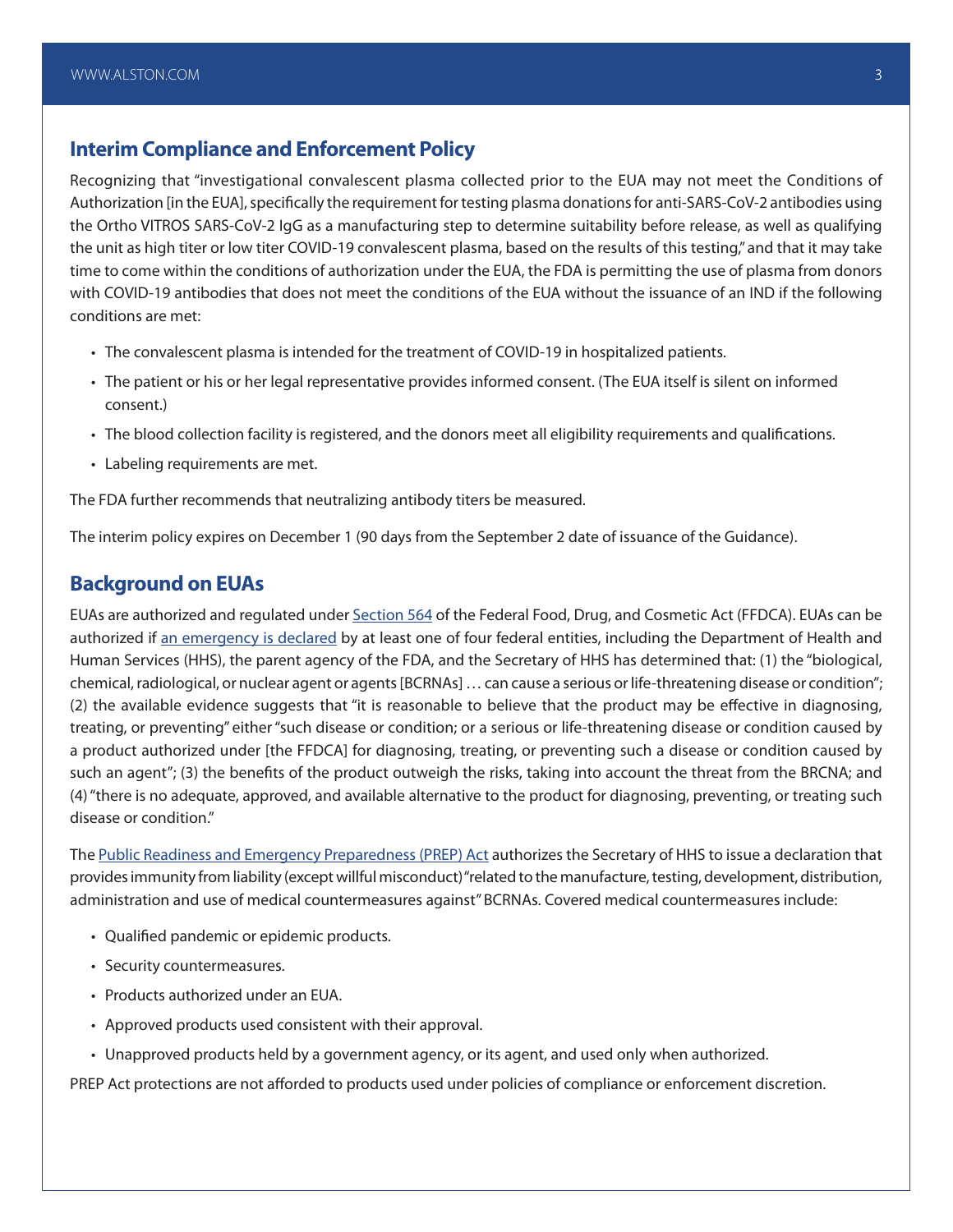#### **Conclusion**

The FDA continues to expand the availability of medical countermeasures it believes are likely to aid in the response to the COVID-19 pandemic. As the FDA states in the EUA and the Guidance, however, there are substantial data gaps that require the generation of additional data. While the FDA has taken steps to ensure that this treatment option is available to hospitals during the public health emergency, such data would be required for use under a license or once the EUA expires or is withdrawn.

Alston & Bird has formed a multidisciplinary [response and relief team](https://www.alston.com/en/resources/coronavirus-task-force/overview) to advise clients on the business and legal implications of the coronavirus (COVID-19). You can [view all our work](https://www.alston.com/en/insights/?keyword=Coronavirus&reload=false&scroll=499.7685546875) on the coronavirus across industries and [subscribe](https://www.alston.com/en/resources/subscriptions-form) to our future webinars and advisories.